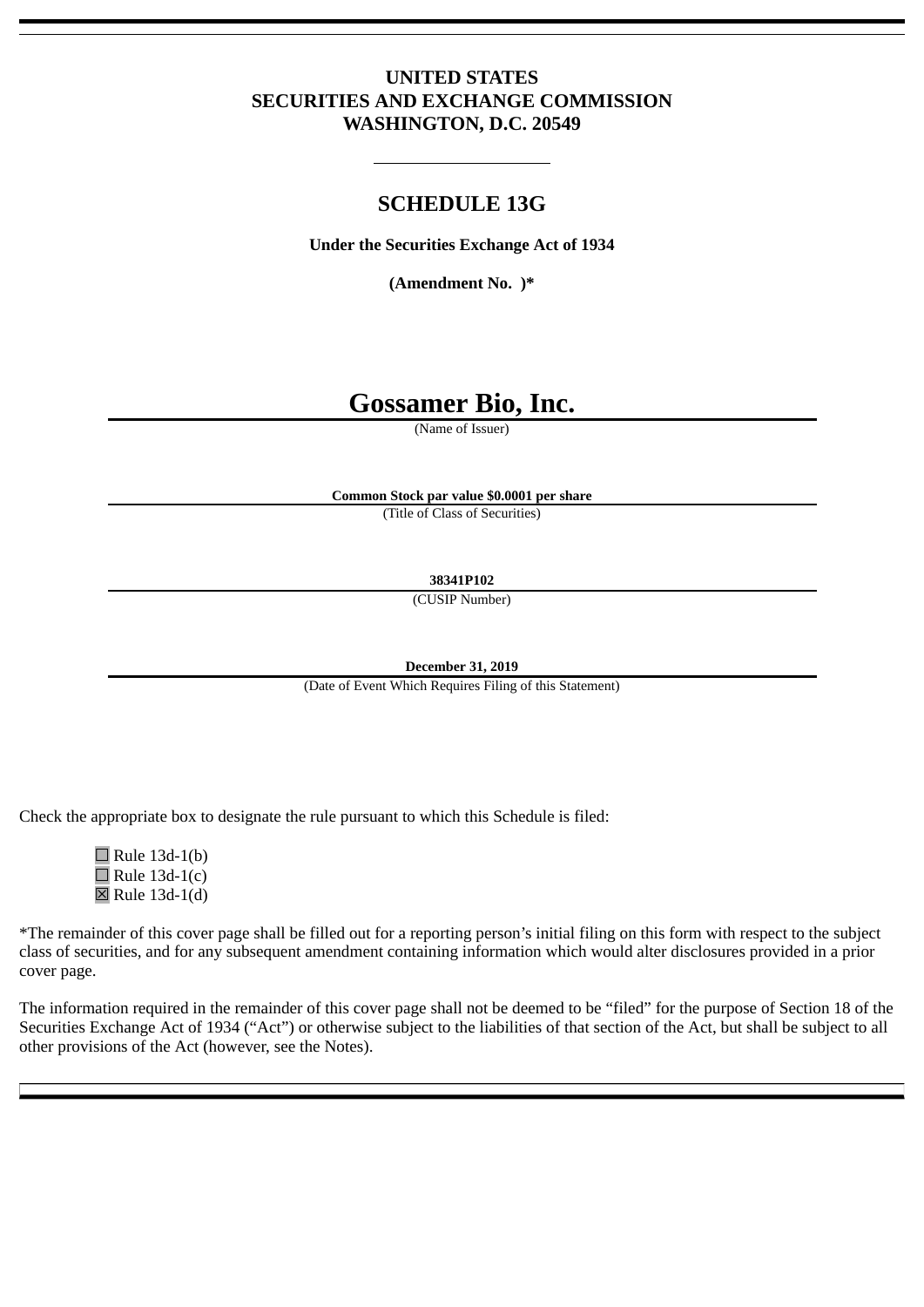|                                                                        | <b>CUSIP No. 38341P102</b>                                                     |                                                                                                                                |                               | 13G                                                          | Page 2 of 17 Pages |  |  |  |
|------------------------------------------------------------------------|--------------------------------------------------------------------------------|--------------------------------------------------------------------------------------------------------------------------------|-------------------------------|--------------------------------------------------------------|--------------------|--|--|--|
|                                                                        |                                                                                |                                                                                                                                |                               |                                                              |                    |  |  |  |
| $\mathbf{1}$                                                           |                                                                                | <b>NAMES OF REPORTING PERSONS</b><br>I.R.S. IDENTIFICATION NOS. OF ABOVE PERSONS (ENTITIES ONLY)<br>ARCH Venture Fund IX, L.P. |                               |                                                              |                    |  |  |  |
| $\overline{2}$                                                         |                                                                                |                                                                                                                                |                               | CHECK THE APPROPRIATE BOX IF A MEMBER OF A GROUP*            | (a)<br>(b)         |  |  |  |
| 3                                                                      |                                                                                | <b>SEC USE ONLY</b>                                                                                                            |                               |                                                              |                    |  |  |  |
|                                                                        |                                                                                |                                                                                                                                |                               | <b>CITIZENSHIP OR PLACE OF ORGANIZATION</b>                  |                    |  |  |  |
| 4                                                                      | Delaware                                                                       |                                                                                                                                |                               |                                                              |                    |  |  |  |
|                                                                        |                                                                                | 5                                                                                                                              | $\mathbf{0}$                  | <b>SOLE VOTING POWER</b>                                     |                    |  |  |  |
| <b>NUMBER OF SHARES</b><br><b>BENEFICIALLY</b><br><b>OWNED BY EACH</b> |                                                                                | 6                                                                                                                              | 8,055,916                     | <b>SHARED VOTING POWER</b>                                   |                    |  |  |  |
| <b>REPORTING PERSON</b><br><b>WITH</b>                                 | 7                                                                              | $\mathbf{0}$                                                                                                                   | <b>SOLE DISPOSITIVE POWER</b> |                                                              |                    |  |  |  |
|                                                                        |                                                                                | 8                                                                                                                              | 8,055,916                     | <b>SHARED DISPOSITIVE POWER</b>                              |                    |  |  |  |
|                                                                        |                                                                                |                                                                                                                                |                               | AGGREGATE AMOUNT BENEFICIALLY OWNED BY EACH REPORTING PERSON |                    |  |  |  |
| 9                                                                      | 8,055,916                                                                      |                                                                                                                                |                               |                                                              |                    |  |  |  |
|                                                                        | <b>CHECK IF THE AGGREGATE AMOUNT IN ROW (9) EXCLUDES CERTAIN SHARES*</b><br>10 |                                                                                                                                |                               |                                                              |                    |  |  |  |
|                                                                        |                                                                                |                                                                                                                                |                               |                                                              |                    |  |  |  |
|                                                                        |                                                                                |                                                                                                                                |                               | PERCENT OF CLASS REPRESENTED BY AMOUNT IN ROW (9)            |                    |  |  |  |
| 11                                                                     | 12.2%                                                                          |                                                                                                                                |                               |                                                              |                    |  |  |  |
|                                                                        |                                                                                |                                                                                                                                | TYPE OF REPORTING PERSON*     |                                                              |                    |  |  |  |
| 12                                                                     | PN                                                                             |                                                                                                                                |                               |                                                              |                    |  |  |  |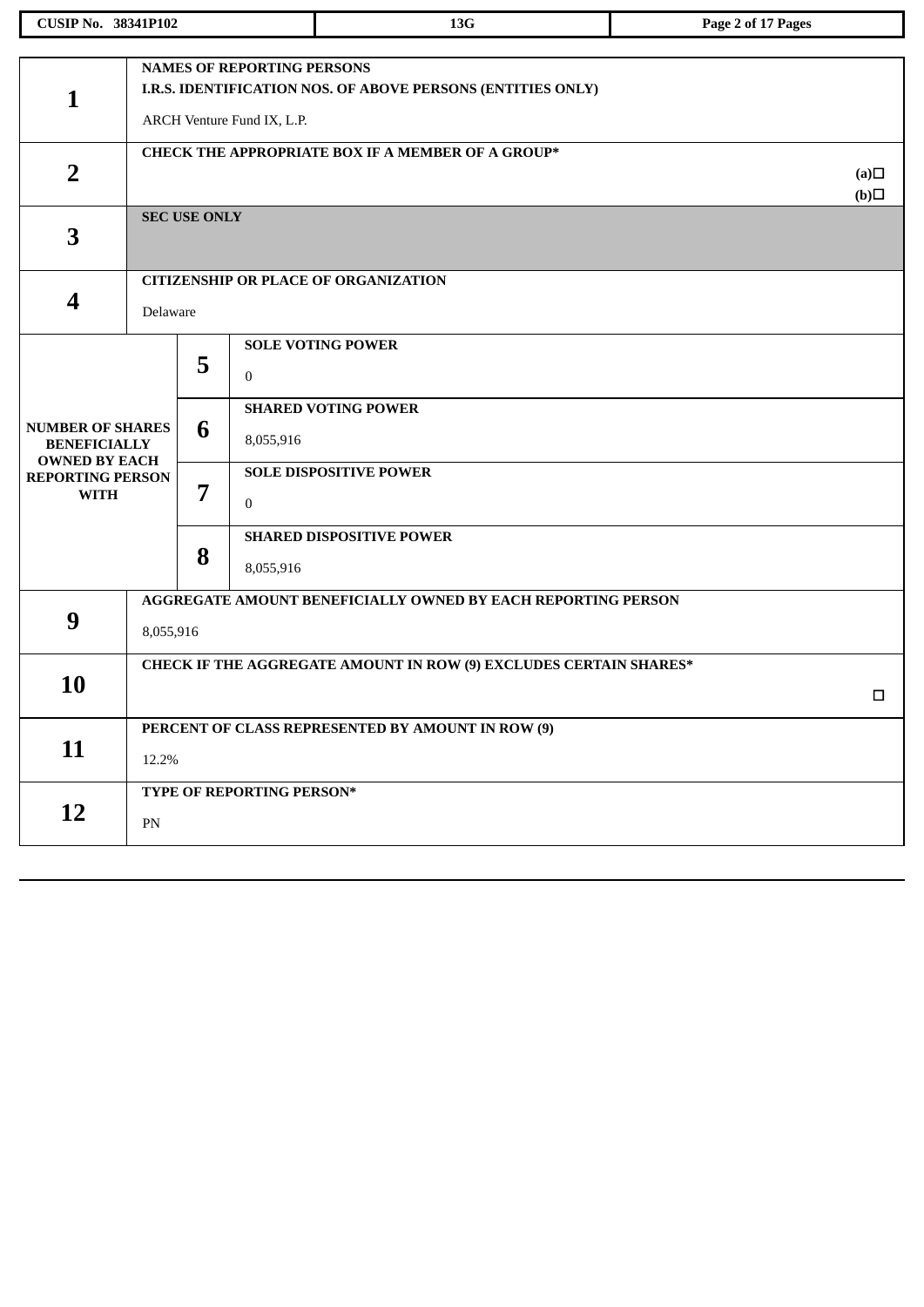| <b>CUSIP No. 38341P102</b>                                             |            |                                                                                                                                        |                           | 13G                                                          | Page 3 of 17 Pages |  |  |  |
|------------------------------------------------------------------------|------------|----------------------------------------------------------------------------------------------------------------------------------------|---------------------------|--------------------------------------------------------------|--------------------|--|--|--|
|                                                                        |            |                                                                                                                                        |                           |                                                              |                    |  |  |  |
| $\mathbf 1$                                                            |            | <b>NAMES OF REPORTING PERSONS</b><br>I.R.S. IDENTIFICATION NOS. OF ABOVE PERSONS (ENTITIES ONLY)<br>ARCH Venture Fund IX Overage, L.P. |                           |                                                              |                    |  |  |  |
| $\overline{2}$                                                         |            | <b>CHECK THE APPROPRIATE BOX IF A MEMBER OF A GROUP*</b><br>(a)<br>(b)                                                                 |                           |                                                              |                    |  |  |  |
| 3                                                                      |            | <b>SEC USE ONLY</b>                                                                                                                    |                           |                                                              |                    |  |  |  |
|                                                                        |            |                                                                                                                                        |                           | <b>CITIZENSHIP OR PLACE OF ORGANIZATION</b>                  |                    |  |  |  |
| 4                                                                      | Delaware   |                                                                                                                                        |                           |                                                              |                    |  |  |  |
|                                                                        |            | 5                                                                                                                                      | $\mathbf{0}$              | <b>SOLE VOTING POWER</b>                                     |                    |  |  |  |
| <b>NUMBER OF SHARES</b><br><b>BENEFICIALLY</b><br><b>OWNED BY EACH</b> |            | 6                                                                                                                                      | 8,055,916                 | <b>SHARED VOTING POWER</b>                                   |                    |  |  |  |
| <b>REPORTING PERSON</b><br><b>WITH</b>                                 | 7          |                                                                                                                                        | $\bf{0}$                  | <b>SOLE DISPOSITIVE POWER</b>                                |                    |  |  |  |
|                                                                        |            | 8                                                                                                                                      | 8,055,916                 | <b>SHARED DISPOSITIVE POWER</b>                              |                    |  |  |  |
|                                                                        |            |                                                                                                                                        |                           | AGGREGATE AMOUNT BENEFICIALLY OWNED BY EACH REPORTING PERSON |                    |  |  |  |
| 9                                                                      | 8,055,916  |                                                                                                                                        |                           |                                                              |                    |  |  |  |
|                                                                        |            | <b>CHECK IF THE AGGREGATE AMOUNT IN ROW (9) EXCLUDES CERTAIN SHARES*</b>                                                               |                           |                                                              |                    |  |  |  |
| <b>10</b>                                                              |            |                                                                                                                                        |                           |                                                              | $\Box$             |  |  |  |
|                                                                        |            |                                                                                                                                        |                           | PERCENT OF CLASS REPRESENTED BY AMOUNT IN ROW (9)            |                    |  |  |  |
| 11                                                                     | 12.2%      |                                                                                                                                        |                           |                                                              |                    |  |  |  |
|                                                                        |            |                                                                                                                                        | TYPE OF REPORTING PERSON* |                                                              |                    |  |  |  |
| 12                                                                     | ${\rm PN}$ |                                                                                                                                        |                           |                                                              |                    |  |  |  |
|                                                                        |            |                                                                                                                                        |                           |                                                              |                    |  |  |  |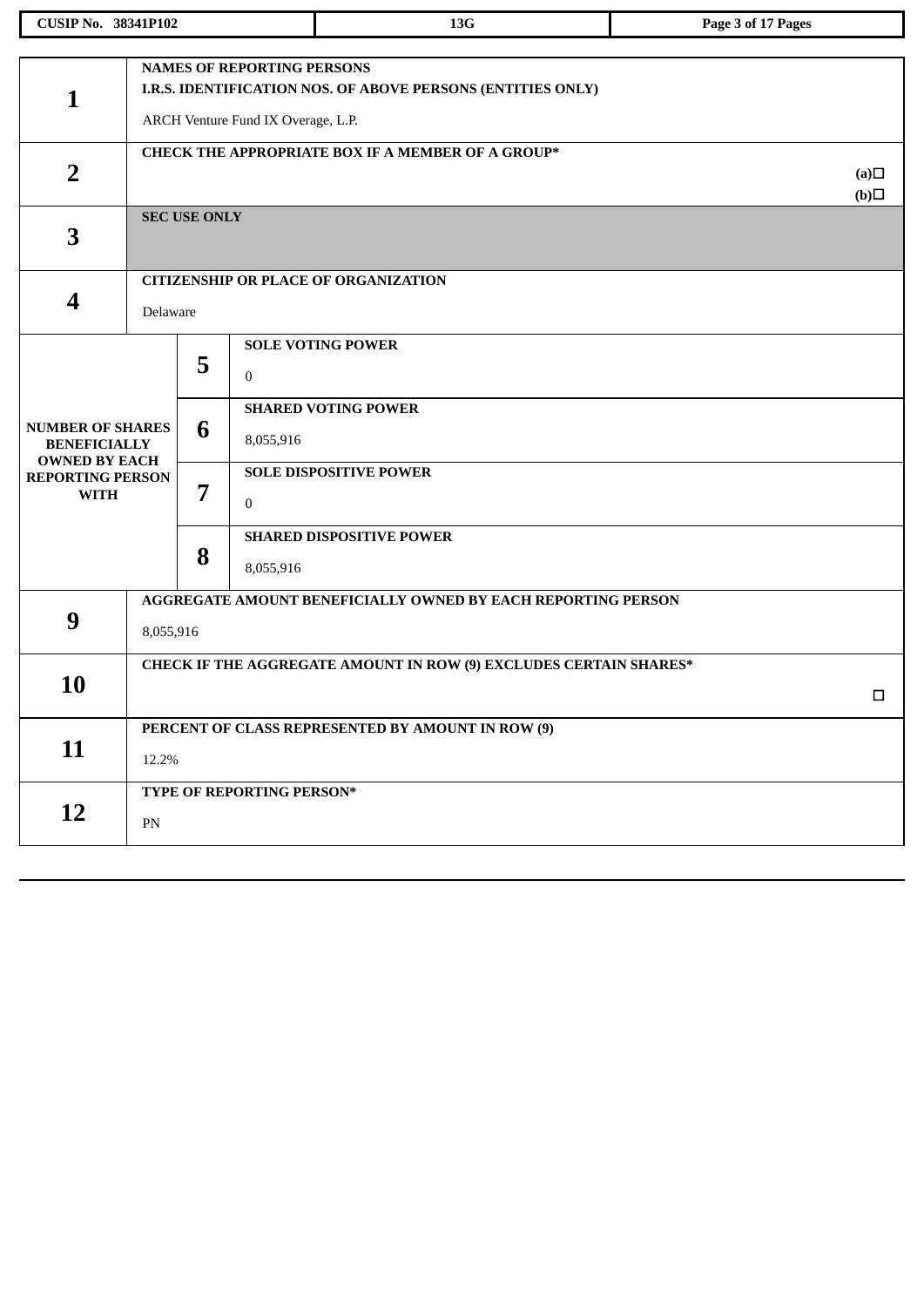|                                                                                | <b>CUSIP No. 38341P102</b>                                   |                     |                                | 13G                                                      | Page 4 of 17 Pages |  |  |  |  |
|--------------------------------------------------------------------------------|--------------------------------------------------------------|---------------------|--------------------------------|----------------------------------------------------------|--------------------|--|--|--|--|
|                                                                                |                                                              |                     |                                |                                                          |                    |  |  |  |  |
|                                                                                | <b>NAMES OF REPORTING PERSONS</b>                            |                     |                                |                                                          |                    |  |  |  |  |
| $\mathbf{1}$                                                                   | I.R.S. IDENTIFICATION NOS. OF ABOVE PERSONS (ENTITIES ONLY)  |                     |                                |                                                          |                    |  |  |  |  |
|                                                                                |                                                              |                     | ARCH Venture Partners IX, L.P. |                                                          |                    |  |  |  |  |
|                                                                                |                                                              |                     |                                | <b>CHECK THE APPROPRIATE BOX IF A MEMBER OF A GROUP*</b> |                    |  |  |  |  |
| $\overline{2}$                                                                 |                                                              |                     |                                |                                                          |                    |  |  |  |  |
|                                                                                |                                                              |                     |                                |                                                          | (b)                |  |  |  |  |
| 3                                                                              |                                                              | <b>SEC USE ONLY</b> |                                |                                                          |                    |  |  |  |  |
|                                                                                |                                                              |                     |                                |                                                          |                    |  |  |  |  |
|                                                                                |                                                              |                     |                                | <b>CITIZENSHIP OR PLACE OF ORGANIZATION</b>              |                    |  |  |  |  |
| 4                                                                              | Delaware                                                     |                     |                                |                                                          |                    |  |  |  |  |
|                                                                                |                                                              |                     |                                | <b>SOLE VOTING POWER</b>                                 |                    |  |  |  |  |
|                                                                                |                                                              | 5                   |                                |                                                          |                    |  |  |  |  |
|                                                                                |                                                              |                     | $\mathbf{0}$                   |                                                          |                    |  |  |  |  |
|                                                                                | 6<br>7                                                       |                     |                                | <b>SHARED VOTING POWER</b>                               |                    |  |  |  |  |
| <b>NUMBER OF SHARES</b><br><b>BENEFICIALLY</b>                                 |                                                              |                     | 8,055,916                      |                                                          |                    |  |  |  |  |
| <b>OWNED BY EACH</b><br><b>REPORTING PERSON</b>                                |                                                              |                     |                                | <b>SOLE DISPOSITIVE POWER</b>                            |                    |  |  |  |  |
| <b>WITH</b>                                                                    |                                                              |                     | $\mathbf{0}$                   |                                                          |                    |  |  |  |  |
|                                                                                |                                                              |                     |                                | <b>SHARED DISPOSITIVE POWER</b>                          |                    |  |  |  |  |
|                                                                                |                                                              | 8                   | 8,055,916                      |                                                          |                    |  |  |  |  |
|                                                                                |                                                              |                     |                                |                                                          |                    |  |  |  |  |
| 9                                                                              | AGGREGATE AMOUNT BENEFICIALLY OWNED BY EACH REPORTING PERSON |                     |                                |                                                          |                    |  |  |  |  |
|                                                                                | 8,055,916                                                    |                     |                                |                                                          |                    |  |  |  |  |
| <b>CHECK IF THE AGGREGATE AMOUNT IN ROW (9) EXCLUDES CERTAIN SHARES*</b><br>10 |                                                              |                     |                                |                                                          |                    |  |  |  |  |
|                                                                                |                                                              |                     |                                |                                                          | □                  |  |  |  |  |
|                                                                                |                                                              |                     |                                | PERCENT OF CLASS REPRESENTED BY AMOUNT IN ROW (9)        |                    |  |  |  |  |
| 11                                                                             | 12.2%                                                        |                     |                                |                                                          |                    |  |  |  |  |
|                                                                                |                                                              |                     | TYPE OF REPORTING PERSON*      |                                                          |                    |  |  |  |  |
| 12                                                                             | ${\rm PN}$                                                   |                     |                                |                                                          |                    |  |  |  |  |
|                                                                                |                                                              |                     |                                |                                                          |                    |  |  |  |  |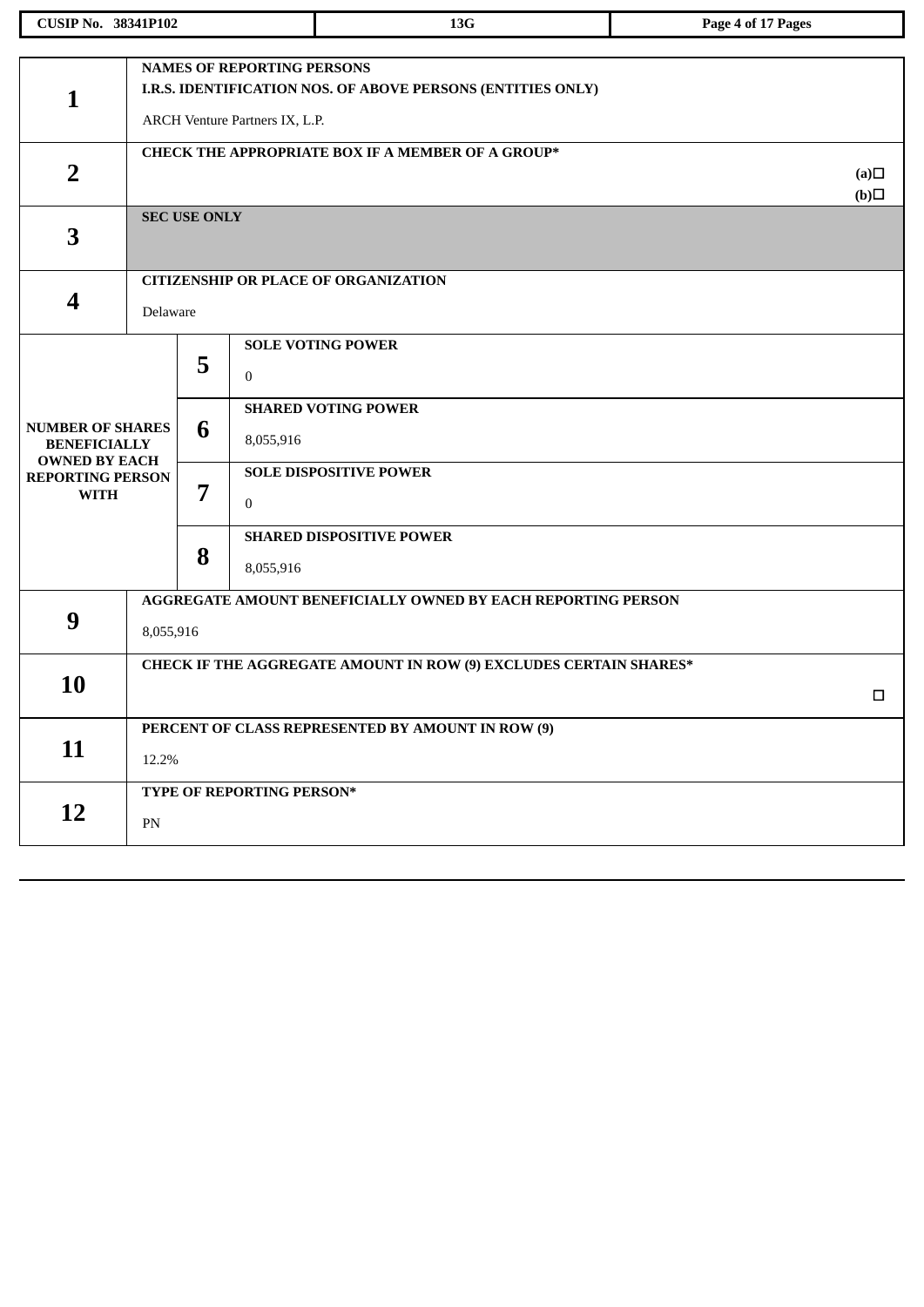| <b>CUSIP No. 38341P102</b>                                                                                       |                                                                           |                                                                                                                                            |                                           | 13G                                                                                                                        | Page 5 of 17 Pages |  |  |
|------------------------------------------------------------------------------------------------------------------|---------------------------------------------------------------------------|--------------------------------------------------------------------------------------------------------------------------------------------|-------------------------------------------|----------------------------------------------------------------------------------------------------------------------------|--------------------|--|--|
| $\mathbf 1$                                                                                                      |                                                                           | <b>NAMES OF REPORTING PERSONS</b><br>I.R.S. IDENTIFICATION NOS. OF ABOVE PERSONS (ENTITIES ONLY)<br>ARCH Venture Partners IX Overage, L.P. |                                           |                                                                                                                            |                    |  |  |
| $\overline{2}$                                                                                                   | CHECK THE APPROPRIATE BOX IF A MEMBER OF A GROUP*<br>(a)<br>(b)           |                                                                                                                                            |                                           |                                                                                                                            |                    |  |  |
| 3                                                                                                                |                                                                           | <b>SEC USE ONLY</b>                                                                                                                        |                                           |                                                                                                                            |                    |  |  |
| 4                                                                                                                |                                                                           | <b>CITIZENSHIP OR PLACE OF ORGANIZATION</b><br>Delaware                                                                                    |                                           |                                                                                                                            |                    |  |  |
| <b>NUMBER OF SHARES</b><br><b>BENEFICIALLY</b><br><b>OWNED BY EACH</b><br><b>REPORTING PERSON</b><br><b>WITH</b> |                                                                           | 5<br>6<br>7                                                                                                                                | $\boldsymbol{0}$<br>8,055,916<br>$\bf{0}$ | <b>SOLE VOTING POWER</b><br><b>SHARED VOTING POWER</b><br><b>SOLE DISPOSITIVE POWER</b><br><b>SHARED DISPOSITIVE POWER</b> |                    |  |  |
|                                                                                                                  |                                                                           | 8                                                                                                                                          | 8,055,916                                 |                                                                                                                            |                    |  |  |
| 9                                                                                                                | AGGREGATE AMOUNT BENEFICIALLY OWNED BY EACH REPORTING PERSON<br>8,055,916 |                                                                                                                                            |                                           |                                                                                                                            |                    |  |  |
| <b>10</b>                                                                                                        | CHECK IF THE AGGREGATE AMOUNT IN ROW (9) EXCLUDES CERTAIN SHARES*<br>□    |                                                                                                                                            |                                           |                                                                                                                            |                    |  |  |
| 11                                                                                                               | PERCENT OF CLASS REPRESENTED BY AMOUNT IN ROW (9)<br>12.2%                |                                                                                                                                            |                                           |                                                                                                                            |                    |  |  |
| 12                                                                                                               | ${\rm PN}$                                                                |                                                                                                                                            | TYPE OF REPORTING PERSON*                 |                                                                                                                            |                    |  |  |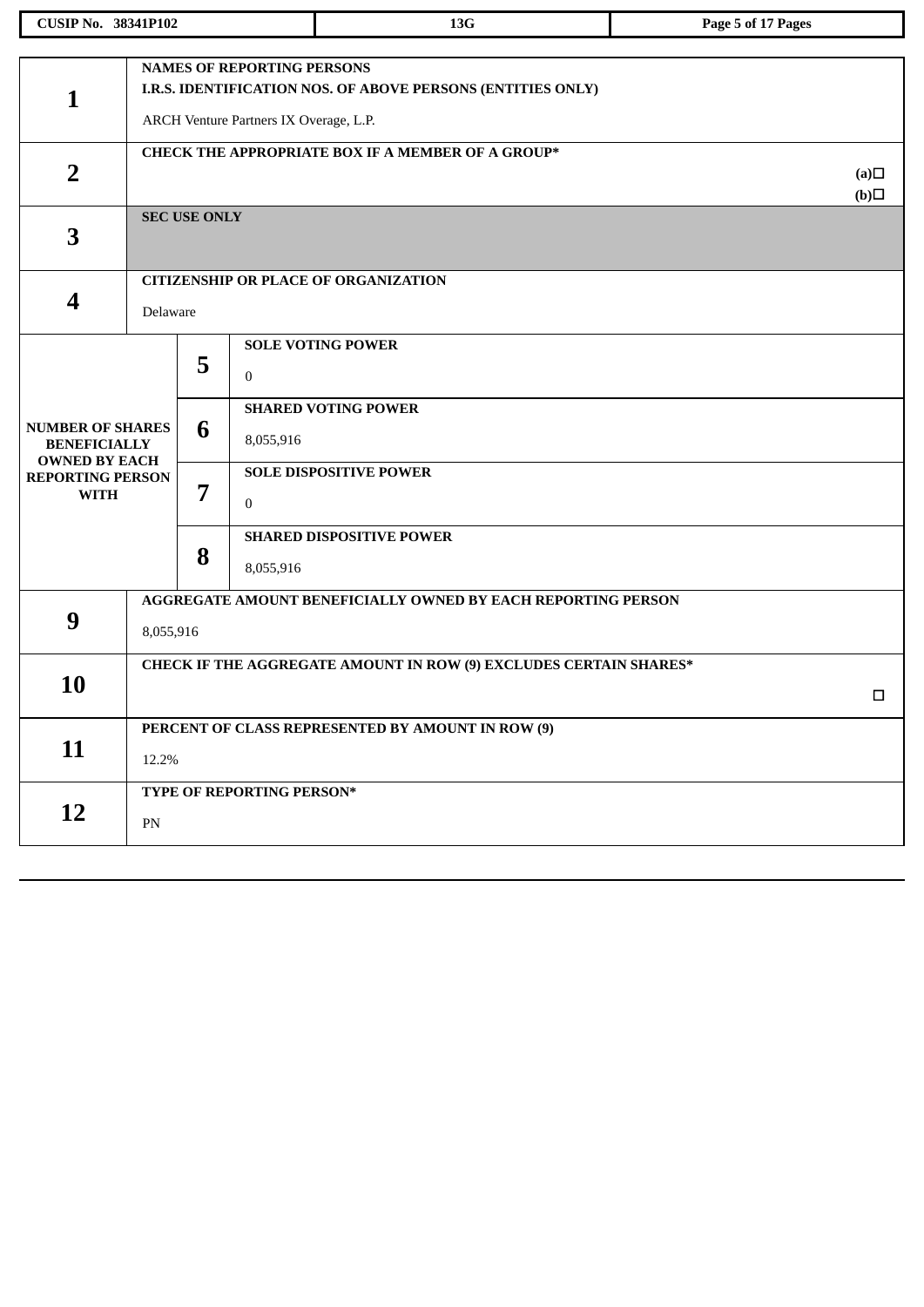| <b>CUSIP No. 38341P102</b>                                             |                                                                 |                                                                                                                                   |                               | 13G                                                          | Page 6 of 17 Pages |  |  |  |
|------------------------------------------------------------------------|-----------------------------------------------------------------|-----------------------------------------------------------------------------------------------------------------------------------|-------------------------------|--------------------------------------------------------------|--------------------|--|--|--|
|                                                                        |                                                                 |                                                                                                                                   |                               |                                                              |                    |  |  |  |
| $\mathbf{1}$                                                           |                                                                 | <b>NAMES OF REPORTING PERSONS</b><br>I.R.S. IDENTIFICATION NOS. OF ABOVE PERSONS (ENTITIES ONLY)<br>ARCH Venture Partners IX, LLC |                               |                                                              |                    |  |  |  |
| $\overline{2}$                                                         | CHECK THE APPROPRIATE BOX IF A MEMBER OF A GROUP*<br>(a)<br>(b) |                                                                                                                                   |                               |                                                              |                    |  |  |  |
| 3                                                                      |                                                                 | <b>SEC USE ONLY</b>                                                                                                               |                               |                                                              |                    |  |  |  |
|                                                                        |                                                                 |                                                                                                                                   |                               | <b>CITIZENSHIP OR PLACE OF ORGANIZATION</b>                  |                    |  |  |  |
| 4                                                                      | Delaware                                                        |                                                                                                                                   |                               |                                                              |                    |  |  |  |
|                                                                        |                                                                 | 5                                                                                                                                 | $\mathbf{0}$                  | <b>SOLE VOTING POWER</b>                                     |                    |  |  |  |
| <b>NUMBER OF SHARES</b><br><b>BENEFICIALLY</b><br><b>OWNED BY EACH</b> |                                                                 | 6                                                                                                                                 | 8,055,916                     | <b>SHARED VOTING POWER</b>                                   |                    |  |  |  |
| <b>REPORTING PERSON</b><br><b>WITH</b>                                 | 7                                                               | $\bf{0}$                                                                                                                          | <b>SOLE DISPOSITIVE POWER</b> |                                                              |                    |  |  |  |
|                                                                        |                                                                 | 8                                                                                                                                 | 8,055,916                     | <b>SHARED DISPOSITIVE POWER</b>                              |                    |  |  |  |
|                                                                        |                                                                 |                                                                                                                                   |                               | AGGREGATE AMOUNT BENEFICIALLY OWNED BY EACH REPORTING PERSON |                    |  |  |  |
| 9                                                                      | 8,055,916                                                       |                                                                                                                                   |                               |                                                              |                    |  |  |  |
|                                                                        |                                                                 | CHECK IF THE AGGREGATE AMOUNT IN ROW (9) EXCLUDES CERTAIN SHARES*                                                                 |                               |                                                              |                    |  |  |  |
|                                                                        | <b>10</b>                                                       |                                                                                                                                   |                               |                                                              |                    |  |  |  |
|                                                                        |                                                                 |                                                                                                                                   |                               | PERCENT OF CLASS REPRESENTED BY AMOUNT IN ROW (9)            |                    |  |  |  |
| 11                                                                     | 12.2%                                                           |                                                                                                                                   |                               |                                                              |                    |  |  |  |
|                                                                        |                                                                 |                                                                                                                                   | TYPE OF REPORTING PERSON*     |                                                              |                    |  |  |  |
| 12                                                                     | O <sub>O</sub>                                                  |                                                                                                                                   |                               |                                                              |                    |  |  |  |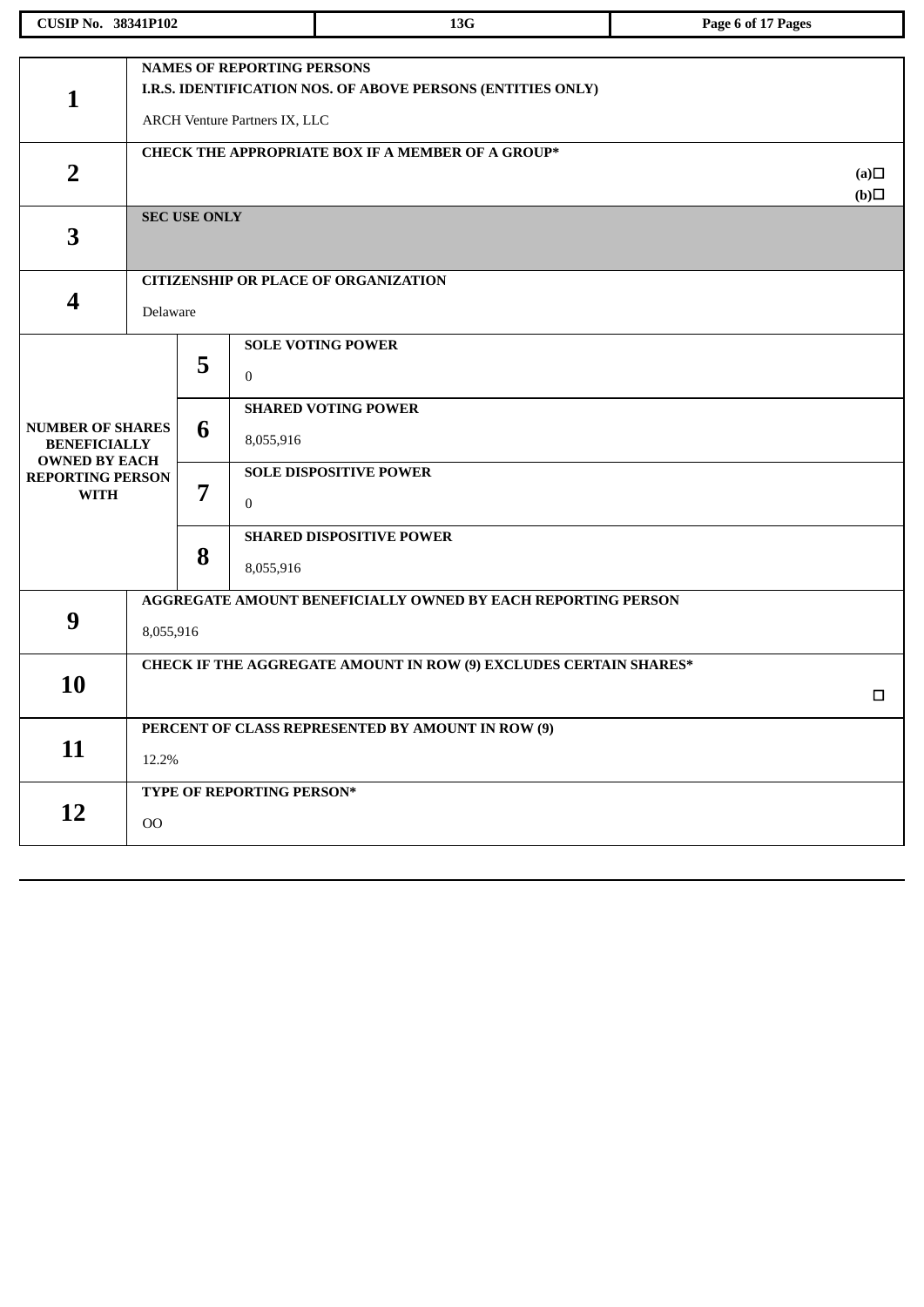| <b>CUSIP No. 38341P102</b>                  |                                                                   |                                                             |                                 | 13G                                                          | Page 7 of 17 Pages |  |  |  |  |
|---------------------------------------------|-------------------------------------------------------------------|-------------------------------------------------------------|---------------------------------|--------------------------------------------------------------|--------------------|--|--|--|--|
|                                             |                                                                   |                                                             |                                 |                                                              |                    |  |  |  |  |
|                                             | <b>NAMES OF REPORTING PERSONS</b>                                 |                                                             |                                 |                                                              |                    |  |  |  |  |
| $\mathbf{1}$                                |                                                                   | I.R.S. IDENTIFICATION NOS. OF ABOVE PERSONS (ENTITIES ONLY) |                                 |                                                              |                    |  |  |  |  |
|                                             |                                                                   | Keith Crandell                                              |                                 |                                                              |                    |  |  |  |  |
|                                             |                                                                   |                                                             |                                 | CHECK THE APPROPRIATE BOX IF A MEMBER OF A GROUP*            |                    |  |  |  |  |
| $\overline{2}$                              |                                                                   |                                                             |                                 |                                                              |                    |  |  |  |  |
|                                             |                                                                   | <b>SEC USE ONLY</b>                                         |                                 |                                                              | $\Box(b)$          |  |  |  |  |
| 3                                           |                                                                   |                                                             |                                 |                                                              |                    |  |  |  |  |
|                                             |                                                                   |                                                             |                                 |                                                              |                    |  |  |  |  |
|                                             |                                                                   |                                                             |                                 | <b>CITIZENSHIP OR PLACE OF ORGANIZATION</b>                  |                    |  |  |  |  |
| $\overline{\mathbf{4}}$                     |                                                                   |                                                             | <b>United States of America</b> |                                                              |                    |  |  |  |  |
|                                             |                                                                   |                                                             |                                 | <b>SOLE VOTING POWER</b>                                     |                    |  |  |  |  |
|                                             |                                                                   | 5                                                           | $\bf{0}$                        |                                                              |                    |  |  |  |  |
|                                             |                                                                   |                                                             |                                 |                                                              |                    |  |  |  |  |
| <b>NUMBER OF SHARES</b>                     |                                                                   |                                                             |                                 | <b>SHARED VOTING POWER</b>                                   |                    |  |  |  |  |
| <b>BENEFICIALLY</b><br><b>OWNED BY EACH</b> | 6                                                                 | 8,055,916                                                   |                                 |                                                              |                    |  |  |  |  |
| <b>REPORTING PERSON</b>                     |                                                                   |                                                             | <b>SOLE DISPOSITIVE POWER</b>   |                                                              |                    |  |  |  |  |
| <b>WITH</b>                                 |                                                                   | 7                                                           | $\boldsymbol{0}$                |                                                              |                    |  |  |  |  |
|                                             |                                                                   |                                                             |                                 | <b>SHARED DISPOSITIVE POWER</b>                              |                    |  |  |  |  |
|                                             |                                                                   | 8                                                           | 8,055,916                       |                                                              |                    |  |  |  |  |
|                                             |                                                                   |                                                             |                                 | AGGREGATE AMOUNT BENEFICIALLY OWNED BY EACH REPORTING PERSON |                    |  |  |  |  |
| 9                                           |                                                                   |                                                             |                                 |                                                              |                    |  |  |  |  |
|                                             |                                                                   | 8,055,916                                                   |                                 |                                                              |                    |  |  |  |  |
|                                             | CHECK IF THE AGGREGATE AMOUNT IN ROW (9) EXCLUDES CERTAIN SHARES* |                                                             |                                 |                                                              |                    |  |  |  |  |
| 10                                          | $\Box$                                                            |                                                             |                                 |                                                              |                    |  |  |  |  |
|                                             |                                                                   |                                                             |                                 | PERCENT OF CLASS REPRESENTED BY AMOUNT IN ROW (9)            |                    |  |  |  |  |
| 11                                          | 12.2%                                                             |                                                             |                                 |                                                              |                    |  |  |  |  |
|                                             |                                                                   |                                                             | TYPE OF REPORTING PERSON*       |                                                              |                    |  |  |  |  |
| 12                                          | IN                                                                |                                                             |                                 |                                                              |                    |  |  |  |  |
|                                             |                                                                   |                                                             |                                 |                                                              |                    |  |  |  |  |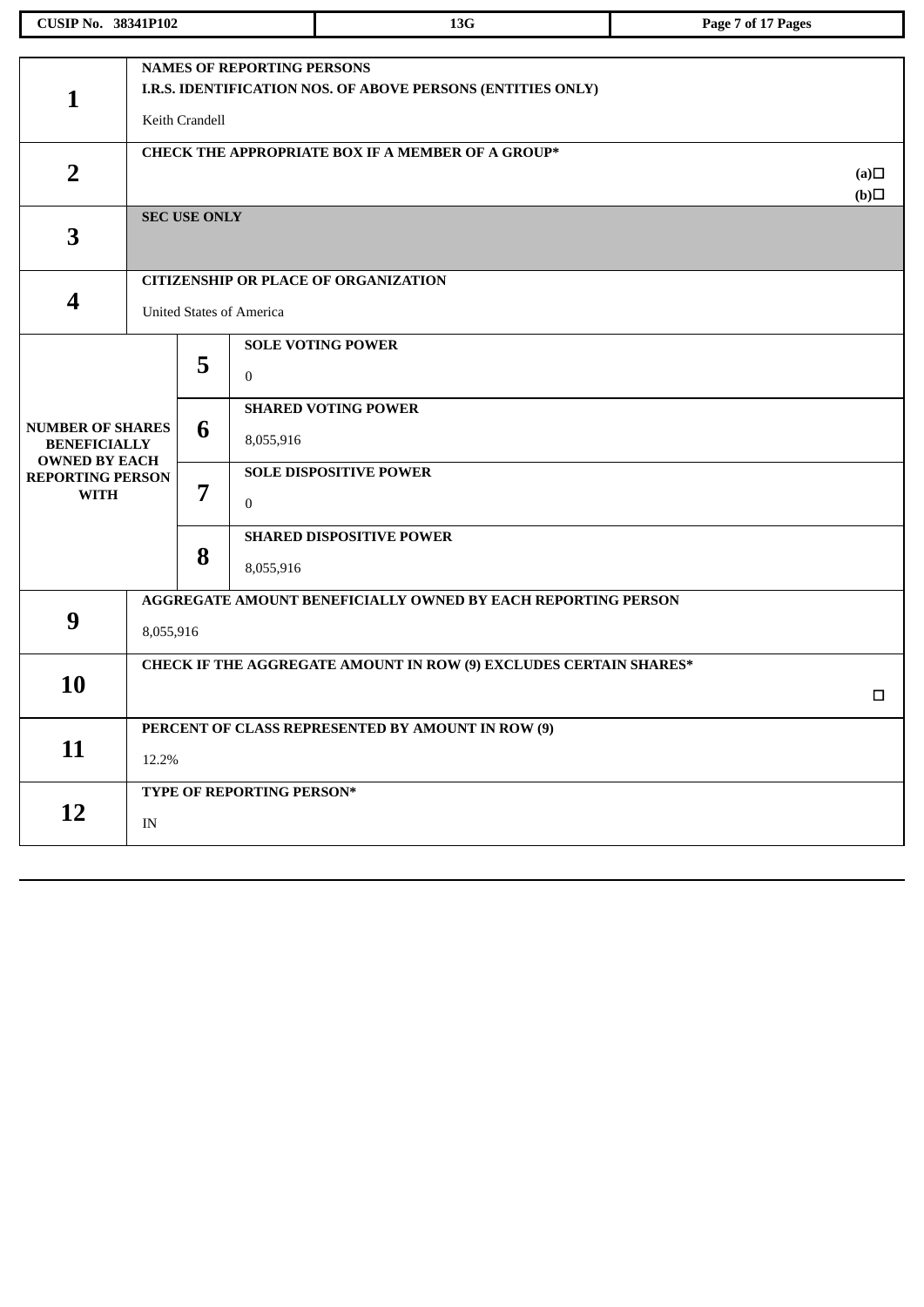| <b>CUSIP No. 38341P102</b>                                              |                                   |                  |                                 | 13G                                                                 | Page 8 of 17 Pages |  |  |  |
|-------------------------------------------------------------------------|-----------------------------------|------------------|---------------------------------|---------------------------------------------------------------------|--------------------|--|--|--|
|                                                                         |                                   |                  |                                 |                                                                     |                    |  |  |  |
|                                                                         | <b>NAMES OF REPORTING PERSONS</b> |                  |                                 |                                                                     |                    |  |  |  |
| $\mathbf{1}$                                                            |                                   |                  |                                 | I.R.S. IDENTIFICATION NOS. OF ABOVE PERSONS (ENTITIES ONLY)         |                    |  |  |  |
|                                                                         |                                   | Clinton Bybee    |                                 |                                                                     |                    |  |  |  |
|                                                                         |                                   |                  |                                 | <b>CHECK THE APPROPRIATE BOX IF A MEMBER OF A GROUP*</b>            |                    |  |  |  |
| $\overline{2}$                                                          |                                   |                  |                                 |                                                                     |                    |  |  |  |
|                                                                         | <b>SEC USE ONLY</b>               |                  |                                 |                                                                     |                    |  |  |  |
| 3                                                                       |                                   |                  |                                 |                                                                     |                    |  |  |  |
|                                                                         |                                   |                  |                                 |                                                                     |                    |  |  |  |
|                                                                         |                                   |                  |                                 | <b>CITIZENSHIP OR PLACE OF ORGANIZATION</b>                         |                    |  |  |  |
| $\overline{\mathbf{4}}$                                                 |                                   |                  | <b>United States of America</b> |                                                                     |                    |  |  |  |
|                                                                         |                                   |                  |                                 | <b>SOLE VOTING POWER</b>                                            |                    |  |  |  |
|                                                                         |                                   | 5                |                                 |                                                                     |                    |  |  |  |
|                                                                         |                                   |                  | $\bf{0}$                        |                                                                     |                    |  |  |  |
|                                                                         |                                   |                  |                                 | <b>SHARED VOTING POWER</b>                                          |                    |  |  |  |
| <b>NUMBER OF SHARES</b><br><b>BENEFICIALLY</b><br><b>OWNED BY EACH</b>  | 6<br>7                            | 8,055,916        |                                 |                                                                     |                    |  |  |  |
| <b>REPORTING PERSON</b>                                                 |                                   |                  | <b>SOLE DISPOSITIVE POWER</b>   |                                                                     |                    |  |  |  |
| <b>WITH</b>                                                             |                                   | $\boldsymbol{0}$ |                                 |                                                                     |                    |  |  |  |
|                                                                         |                                   |                  |                                 | <b>SHARED DISPOSITIVE POWER</b>                                     |                    |  |  |  |
|                                                                         |                                   | 8                | 8,055,916                       |                                                                     |                    |  |  |  |
|                                                                         |                                   |                  |                                 | <b>AGGREGATE AMOUNT BENEFICIALLY OWNED BY EACH REPORTING PERSON</b> |                    |  |  |  |
| 9                                                                       |                                   |                  |                                 |                                                                     |                    |  |  |  |
|                                                                         | 8,055,916                         |                  |                                 |                                                                     |                    |  |  |  |
| CHECK IF THE AGGREGATE AMOUNT IN ROW (9) EXCLUDES CERTAIN SHARES*<br>10 |                                   |                  |                                 |                                                                     |                    |  |  |  |
|                                                                         |                                   |                  |                                 |                                                                     | $\Box$             |  |  |  |
|                                                                         |                                   |                  |                                 | PERCENT OF CLASS REPRESENTED BY AMOUNT IN ROW (9)                   |                    |  |  |  |
| 11                                                                      |                                   | 12.2%            |                                 |                                                                     |                    |  |  |  |
|                                                                         |                                   |                  | TYPE OF REPORTING PERSON*       |                                                                     |                    |  |  |  |
| 12                                                                      | IN                                |                  |                                 |                                                                     |                    |  |  |  |
|                                                                         |                                   |                  |                                 |                                                                     |                    |  |  |  |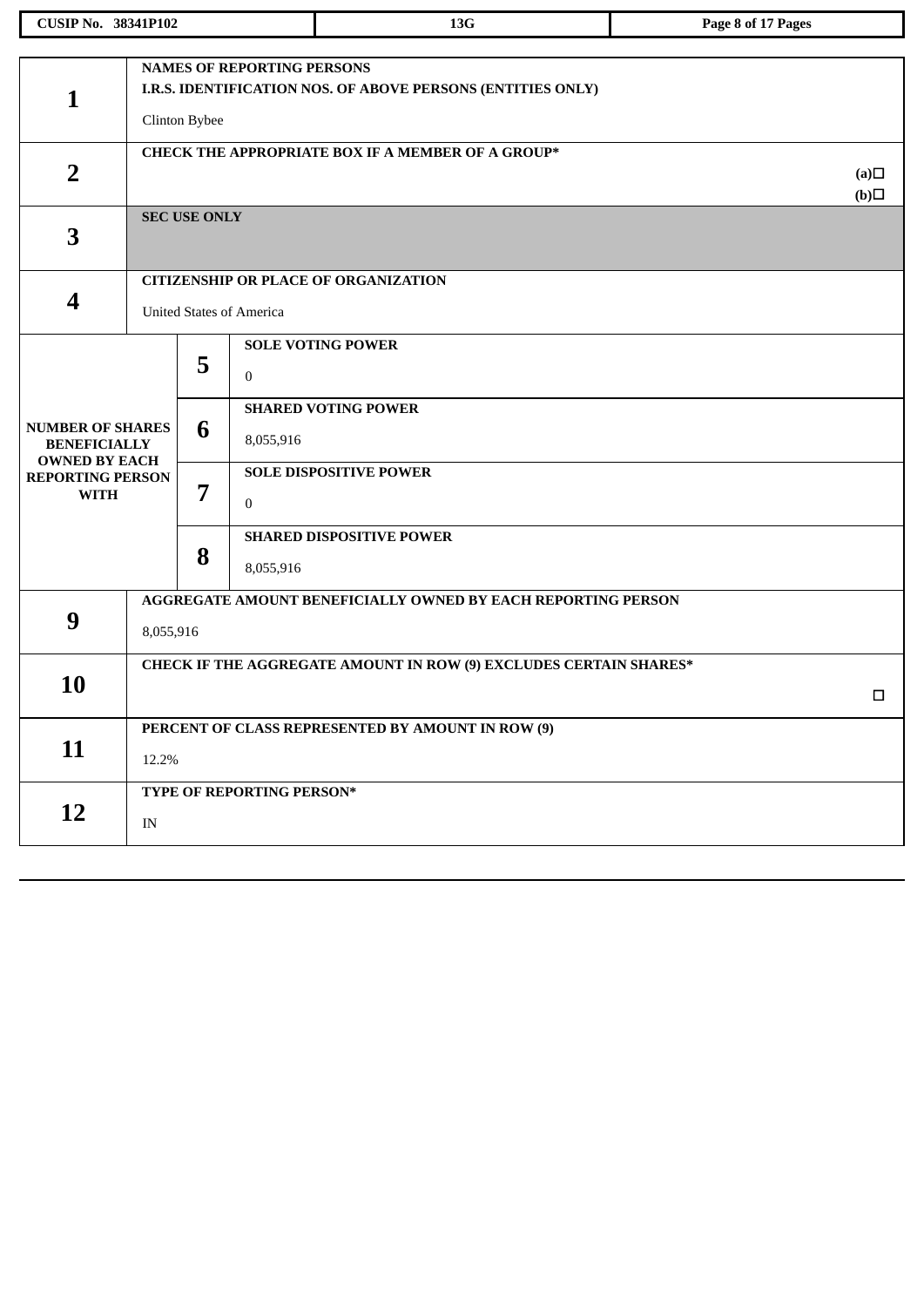| <b>CUSIP No. 38341P102</b>                      |                                                                                                  |                     |                                 | 13G                                                          | Page 9 of 17 Pages |  |  |  |
|-------------------------------------------------|--------------------------------------------------------------------------------------------------|---------------------|---------------------------------|--------------------------------------------------------------|--------------------|--|--|--|
|                                                 |                                                                                                  |                     |                                 |                                                              |                    |  |  |  |
|                                                 | <b>NAMES OF REPORTING PERSONS</b><br>I.R.S. IDENTIFICATION NOS. OF ABOVE PERSONS (ENTITIES ONLY) |                     |                                 |                                                              |                    |  |  |  |
| $\mathbf{1}$                                    |                                                                                                  |                     |                                 |                                                              |                    |  |  |  |
|                                                 |                                                                                                  | Robert Nelsen       |                                 |                                                              |                    |  |  |  |
|                                                 |                                                                                                  |                     |                                 | CHECK THE APPROPRIATE BOX IF A MEMBER OF A GROUP*            | (a)                |  |  |  |
| $\overline{2}$                                  |                                                                                                  |                     |                                 |                                                              |                    |  |  |  |
|                                                 |                                                                                                  | <b>SEC USE ONLY</b> |                                 |                                                              | (b)                |  |  |  |
| 3                                               |                                                                                                  |                     |                                 |                                                              |                    |  |  |  |
|                                                 |                                                                                                  |                     |                                 | <b>CITIZENSHIP OR PLACE OF ORGANIZATION</b>                  |                    |  |  |  |
| $\overline{\mathbf{4}}$                         |                                                                                                  |                     | <b>United States of America</b> |                                                              |                    |  |  |  |
|                                                 |                                                                                                  |                     |                                 | <b>SOLE VOTING POWER</b>                                     |                    |  |  |  |
|                                                 |                                                                                                  | 5                   | $\bf{0}$                        |                                                              |                    |  |  |  |
|                                                 |                                                                                                  |                     |                                 | <b>SHARED VOTING POWER</b>                                   |                    |  |  |  |
| <b>NUMBER OF SHARES</b><br><b>BENEFICIALLY</b>  | 6                                                                                                |                     | 8,055,916                       |                                                              |                    |  |  |  |
| <b>OWNED BY EACH</b><br><b>REPORTING PERSON</b> |                                                                                                  |                     | <b>SOLE DISPOSITIVE POWER</b>   |                                                              |                    |  |  |  |
| <b>WITH</b>                                     |                                                                                                  | 7<br>8              | $\boldsymbol{0}$                |                                                              |                    |  |  |  |
|                                                 |                                                                                                  |                     |                                 | <b>SHARED DISPOSITIVE POWER</b>                              |                    |  |  |  |
|                                                 |                                                                                                  |                     | 8,055,916                       |                                                              |                    |  |  |  |
|                                                 |                                                                                                  |                     |                                 | AGGREGATE AMOUNT BENEFICIALLY OWNED BY EACH REPORTING PERSON |                    |  |  |  |
| 9<br>8,055,916                                  |                                                                                                  |                     |                                 |                                                              |                    |  |  |  |
|                                                 | CHECK IF THE AGGREGATE AMOUNT IN ROW (9) EXCLUDES CERTAIN SHARES*                                |                     |                                 |                                                              |                    |  |  |  |
| 10                                              |                                                                                                  |                     |                                 |                                                              | $\Box$             |  |  |  |
|                                                 |                                                                                                  |                     |                                 | PERCENT OF CLASS REPRESENTED BY AMOUNT IN ROW (9)            |                    |  |  |  |
| 11                                              | 12.2%                                                                                            |                     |                                 |                                                              |                    |  |  |  |
|                                                 |                                                                                                  |                     | TYPE OF REPORTING PERSON*       |                                                              |                    |  |  |  |
| 12                                              | IN                                                                                               |                     |                                 |                                                              |                    |  |  |  |
|                                                 |                                                                                                  |                     |                                 |                                                              |                    |  |  |  |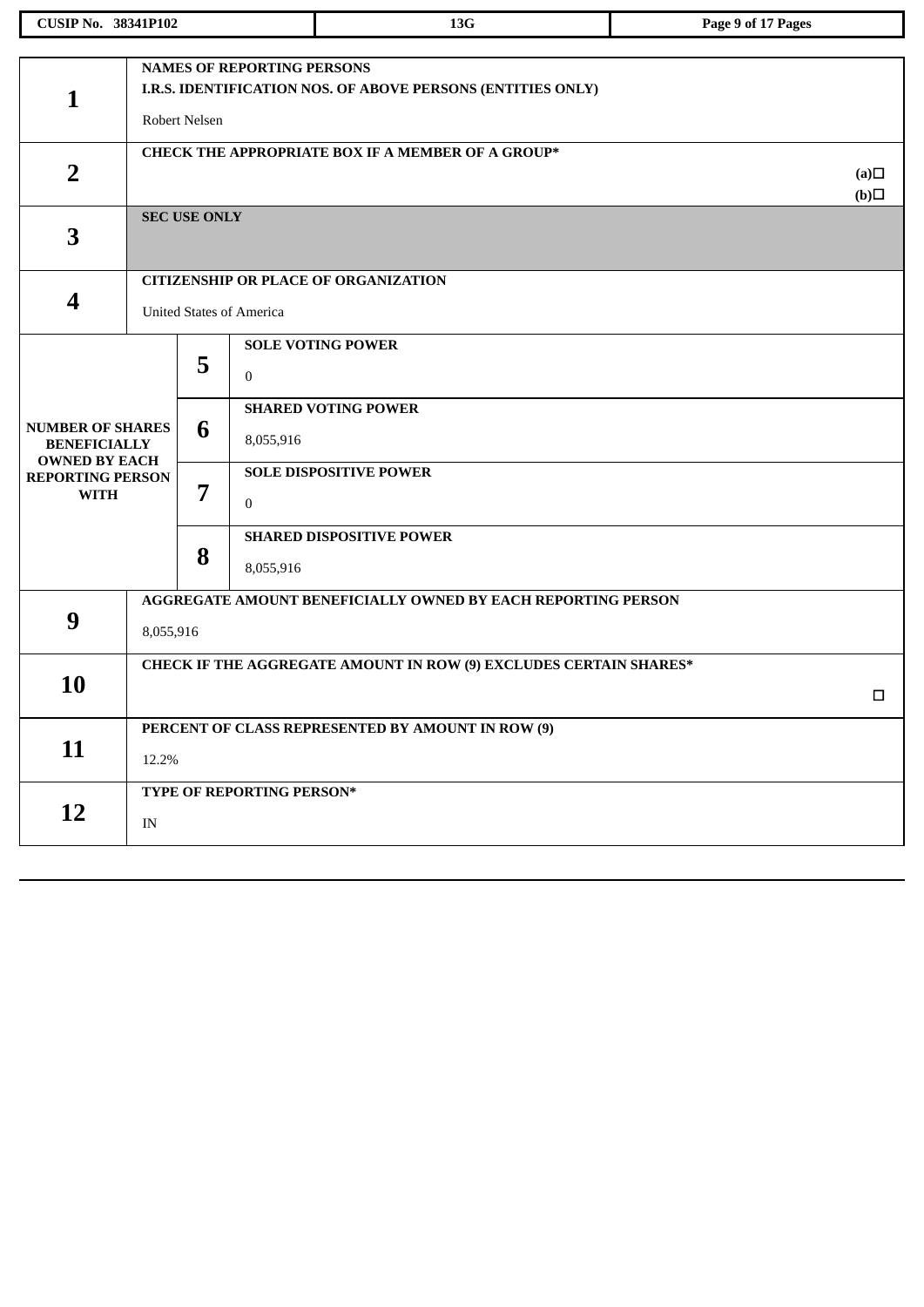### **Item 1(a). Name of Issuer**

Gossamer Bio, Inc. (the "Issuer").

### **Item 1(b). Address of Issuer's Principal Executive Offices**

3013 Science Park Road, San Diego, CA 92121

### **Item 2(a). Name of Person Filing**

ARCH Venture Fund IX, L.P. ("AVF IX"); ARCH Venture Partners IX, L.P. ("AVP IX LP"); ARCH Venture Partners IX, LLC ("AVP IX LLC"); ARCH Venture Fund IX Overage, L.P. ("AVF IX Overage") ; ARCH Venture Partners IX Overage, L.P. ("AVF IX Overage GP") (collectively, the "Reporting Entities" and individually, each a "Reporting Entity"); and Keith Crandell ("Crandell"), Robert Nelsen ("Nelsen") and Clinton Bybee ("Bybee") (collectively, the "Managing Directors" and individually, each a "Managing Director"). The Reporting Entities and the Managing Directors collectively are referred to as the "Reporting Persons".

### **Item 2(b). Address of Principal Business Office or, if none, Residence**

8755 W. Higgins Avenue, Suite 1025, Chicago, IL 60631.

### **Item 2(c). Citizenship**

Each of AVF IX, AVF IX LP, AVF IX Overage and AVP IX Overage GP, are limited partnerships organized under the laws of the State of Delaware. AVP IX LLC is a limited liability company organized under the laws of the State of Delaware. Each Managing Director is a US citizen.

### **Item 2(d). Title of Class of Securities**

Common stock, par value \$0.0001 per share.

**Item 2(e). CUSIP Number**

38341P102

### Item 3. If this statement is filed pursuant to Rule 13d-1(b), or 13d-2(b) or (c), Check Whether the Person Filing is a:

Not Applicable.

### **Item 4. Ownership**

(a) Amount beneficially owned:

AVF IX is the record owner of 4,027,958 shares of Common Stock (the "AVF IX Shares") as of December 31, 2019. AVP IX LP, as the sole general partner of ARCH Venture Fund IX, may be deemed to beneficially own the AVF IX Shares. AVF IX Overage is the record owner of 4,027,958 shares of Common Stock (the "AVF IX Overage Shares" and, together with the AVF IX Shares, the "Record Shares") as of December 31, 2019. AVP IX LLC, as the sole general partner of AVP IX LP and AVF IX Overage GP, may be deemed to beneficially own the Record Shares. As managing directors of AVP IX LLC, each Managing Director may also be deemed to share the power to direct the disposition and vote of the Record Shares.

(b) Percent of class:

See line 11 of the cover sheets. The percentages set forth on the cover sheet for each Reporting Person is based upon 66,038,122 shares of common stock outstanding as of November 6, 2019 as reported on the Issuer's Form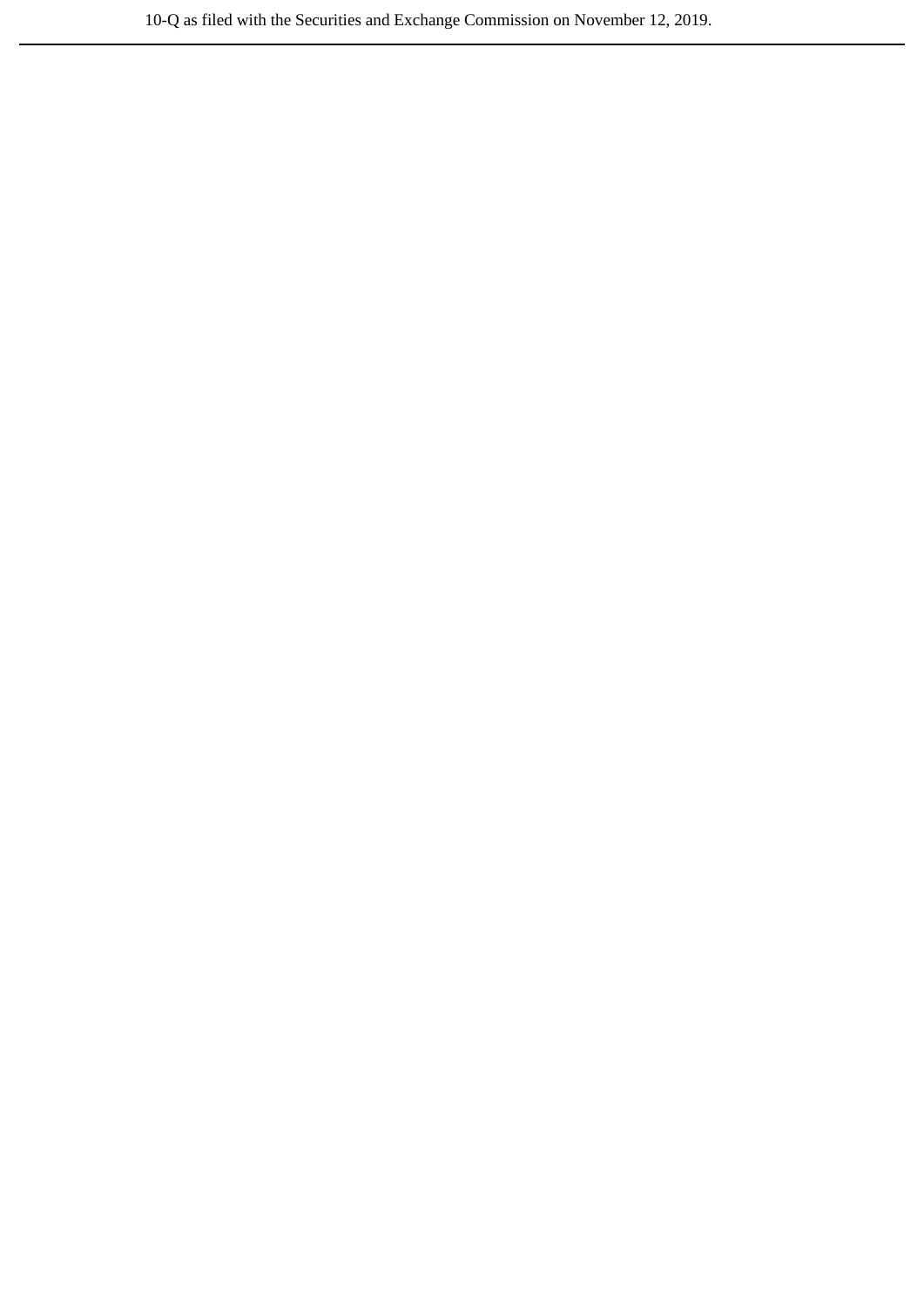- (c) Number of shares as to which such person has:
	- (i) Sole power to vote or to direct the vote:

See line 5 of the cover sheets.

(ii) Shared power to vote or to direct the vote:

See line 6 of the cover sheets.

(iii) Sole power to dispose or to direct the disposition:

See line 7 of the cover sheets.

(iv) Shared power to dispose or to direct the disposition:

See line 8 of the cover sheets.

Each Reporting Person disclaims beneficial ownership of such shares of Common Stock except for the shares, if any, such Reporting Person holds of record.

| Item 5.  | <b>Ownership of Five Percent or Less of a Class</b>                                                                             |
|----------|---------------------------------------------------------------------------------------------------------------------------------|
|          | Not Applicable.                                                                                                                 |
| Item 6.  | <b>Ownership of More Than Five Percent on Behalf of Another Person</b>                                                          |
|          | Not Applicable.                                                                                                                 |
| Item 7.  | Identification and Classification of the Subsidiary Which Acquired the Security Being Reported on By the Parent Holding Company |
|          | Not Applicable.                                                                                                                 |
| Item 8.  | <b>Identification and Classification of Members of the Group</b>                                                                |
|          | Not Applicable.                                                                                                                 |
| Item 9.  | <b>Notice of Dissolution of Group</b>                                                                                           |
|          | Not Applicable.                                                                                                                 |
| Item 10. | <b>Certification</b>                                                                                                            |
|          | Not Applicable.                                                                                                                 |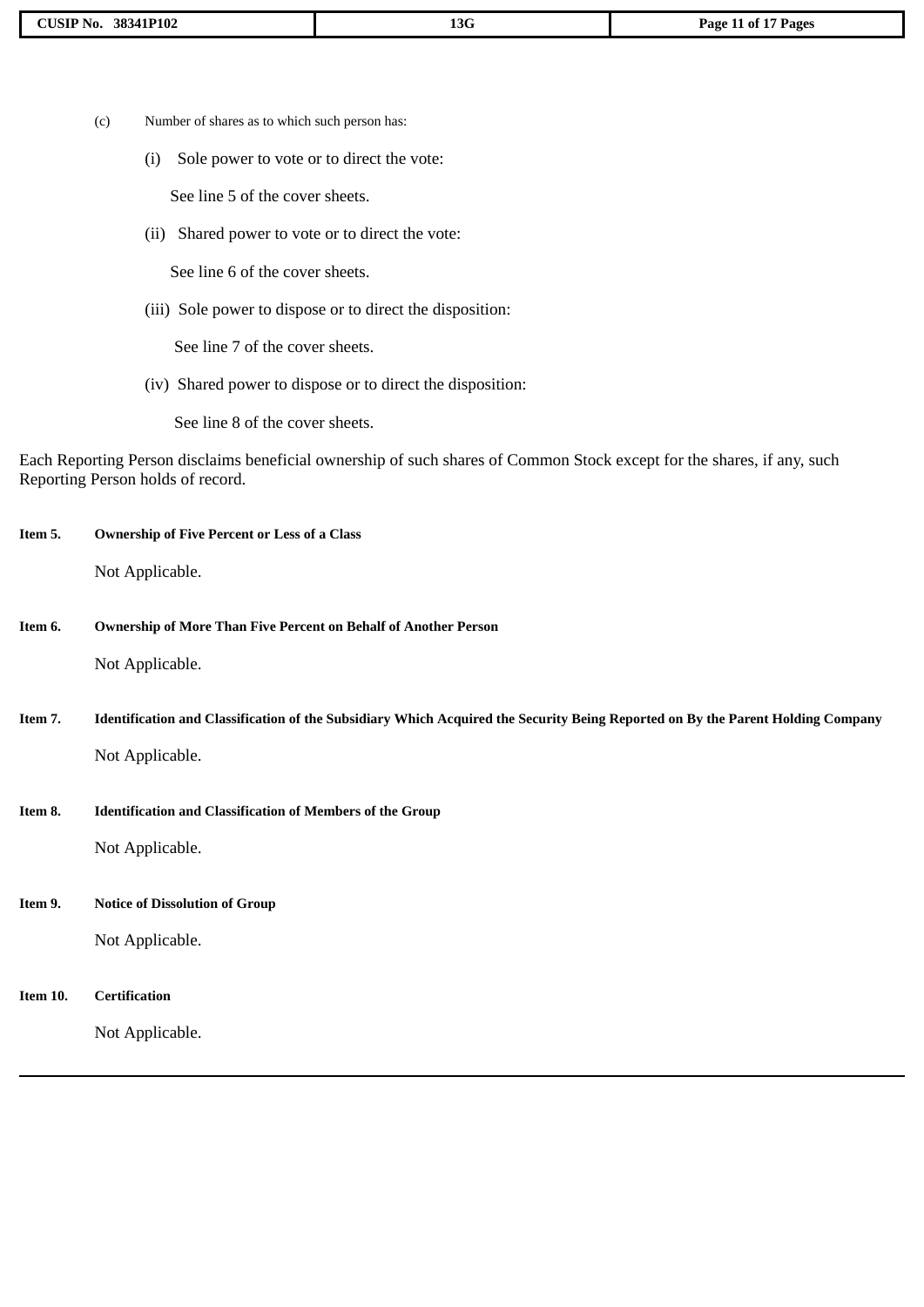|  | CUSIP No. 38341P102 |  |
|--|---------------------|--|
|--|---------------------|--|

### **SIGNATURE**

After reasonable inquiry and to the best of my knowledge and belief, I certify that the information set forth in this statement is true, complete and correct.

Dated: February 13, 2020

ARCH VENTURE FUND IX, L.P.

By: ARCH Venture Partners IX, L.P. its General Partner

> By: ARCH Venture Partners IX, LLC its General Partner

> > By:  $*$

Keith Crandell Managing Director

### ARCH VENTURE PARTNERS IX, L.P.

By: ARCH Venture Partners IX, LLC its General Partner

 $By:$ 

Keith Crandell Managing Director

ARCH VENTURE FUND IX OVERAGE, L.P.

- By: ARCH Venture Partners IX Overage, L.P. its General Partner
	- By: ARCH Venture Partners IX, LLC its General Partner

By:  $*$ Keith Crandell Managing Director

### ARCH VENTURE PARTNERS IX OVERAGE, L.P.

By: ARCH Venture Partners IX, LLC its General Partner

By:  $*$ 

Keith Crandell Managing Director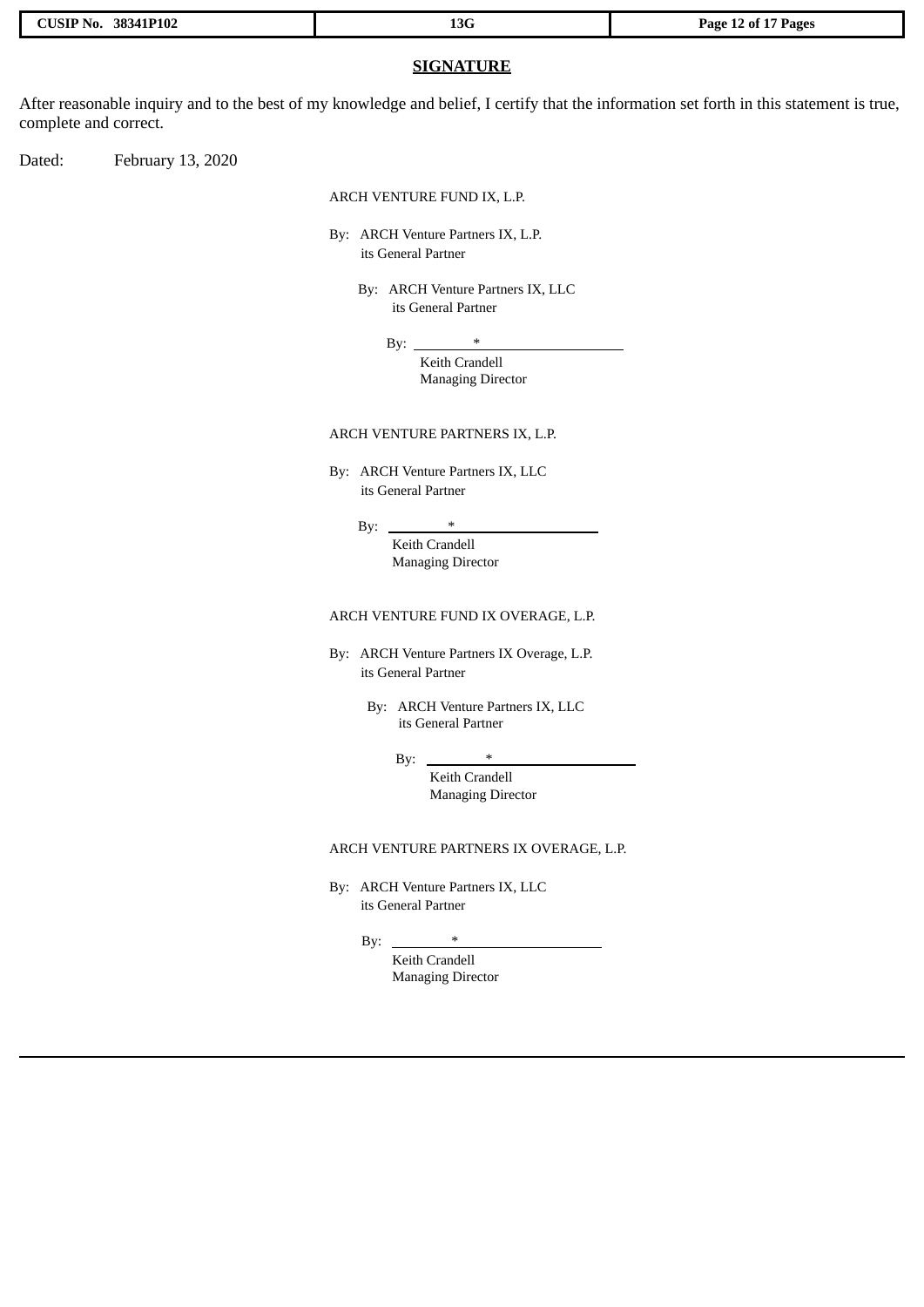| n n<br>1P102<br>▔▔<br>NO.<br>.38.54<br>. ור | <b>13G</b> | . .<br>'ages<br>Page<br>nt.<br>- 0<br>ັ |
|---------------------------------------------|------------|-----------------------------------------|
|                                             |            |                                         |

### ARCH VENTURE PARTNERS IX, LLC

| By: | $\ast$                   |  |  |
|-----|--------------------------|--|--|
|     | <b>Keith Crandell</b>    |  |  |
|     | <b>Managing Director</b> |  |  |
|     |                          |  |  |
|     |                          |  |  |
|     | ∗                        |  |  |
|     | Keith Crandell           |  |  |
|     | ∗                        |  |  |
|     | Robert Nelsen            |  |  |
|     |                          |  |  |
|     | ∗                        |  |  |
|     | <b>Clinton Bybee</b>     |  |  |

\* By: /s/ Mark McDonnell Mark McDonnell as Attorney-in-Fact

\* This Schedule 13G was executed by Mark McDonnell pursuant to Powers of Attorney attached hereto as Exhibit 2 and incorporated herein by reference.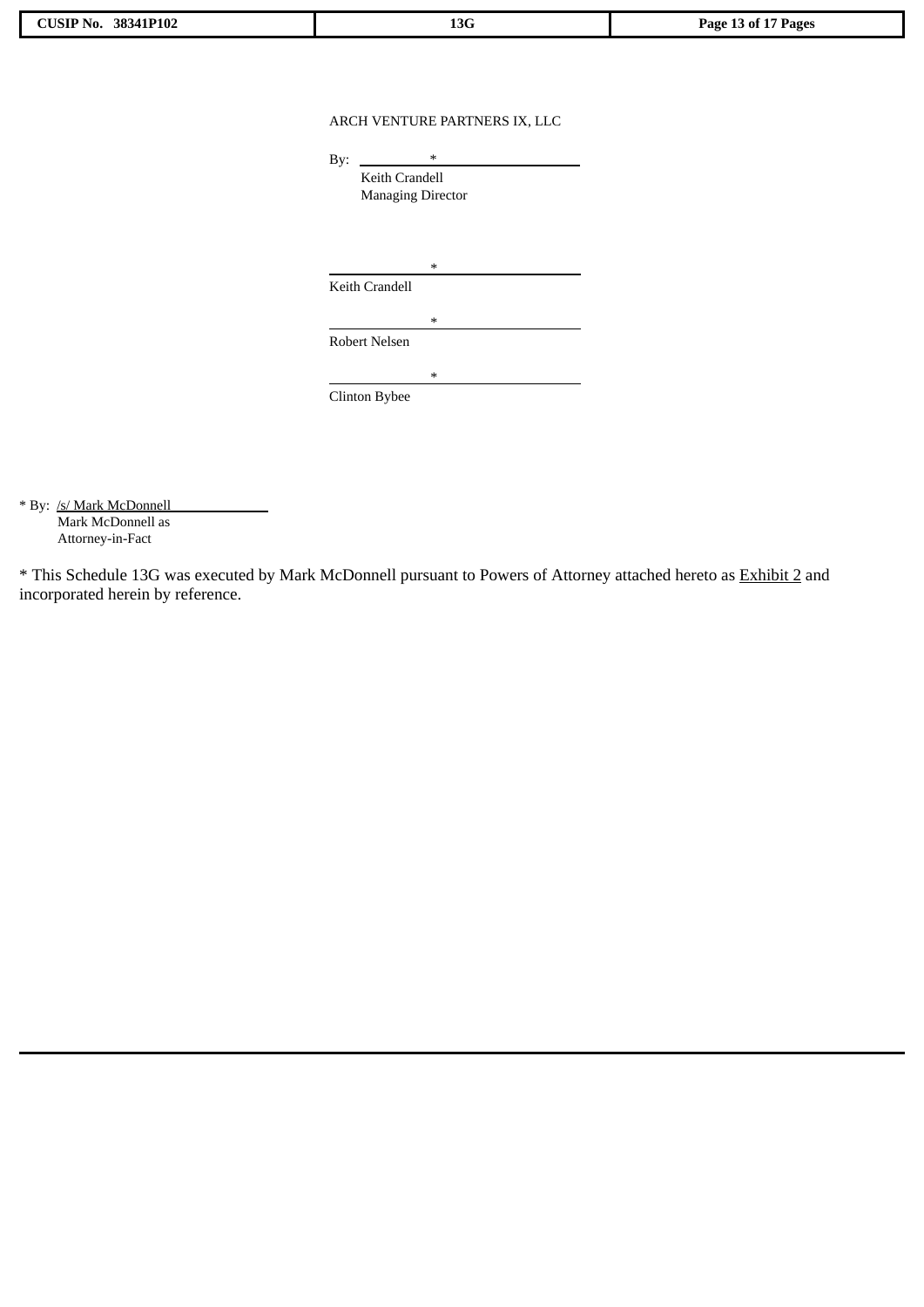|  | <b>CUSIP No. 38341P102</b> |
|--|----------------------------|
|  |                            |

Exhibit 1

### **AGREEMENT**

Pursuant to Rule 13d-1-(k)(1) under the Securities Exchange Act of 1934, the undersigned hereby agree that only one statement containing the information required by Schedule 13G need be filed with respect to the ownership by each of the undersigned of shares of stock of Gossamer Bio, Inc.

This Agreement may be executed in any number of counterparts, each of which shall be deemed an original.

Dated: February 13, 2020

ARCH VENTURE FUND IX, L.P.

By: ARCH Venture Partners IX, L.P. its General Partner

> By: ARCH Venture Partners IX, LLC its General Partner

> > By:  $*$

Keith Crandell Managing Director

### ARCH VENTURE PARTNERS IX, L.P.

By: ARCH Venture Partners IX, LLC its General Partner

By:  $*$ 

Keith Crandell Managing Director

### ARCH VENTURE FUND IX OVERAGE, L.P.

By: ARCH Venture Partners IX Overage, L.P. its General Partner

> By: ARCH Venture Partners IX, LLC its General Partner

> > By:  $*$

Keith Crandell Managing Director

### ARCH VENTURE PARTNERS IX OVERAGE, L.P.

By: ARCH Venture Partners IX, LLC its General Partner

 $Bv:$ 

Keith Crandell Managing Director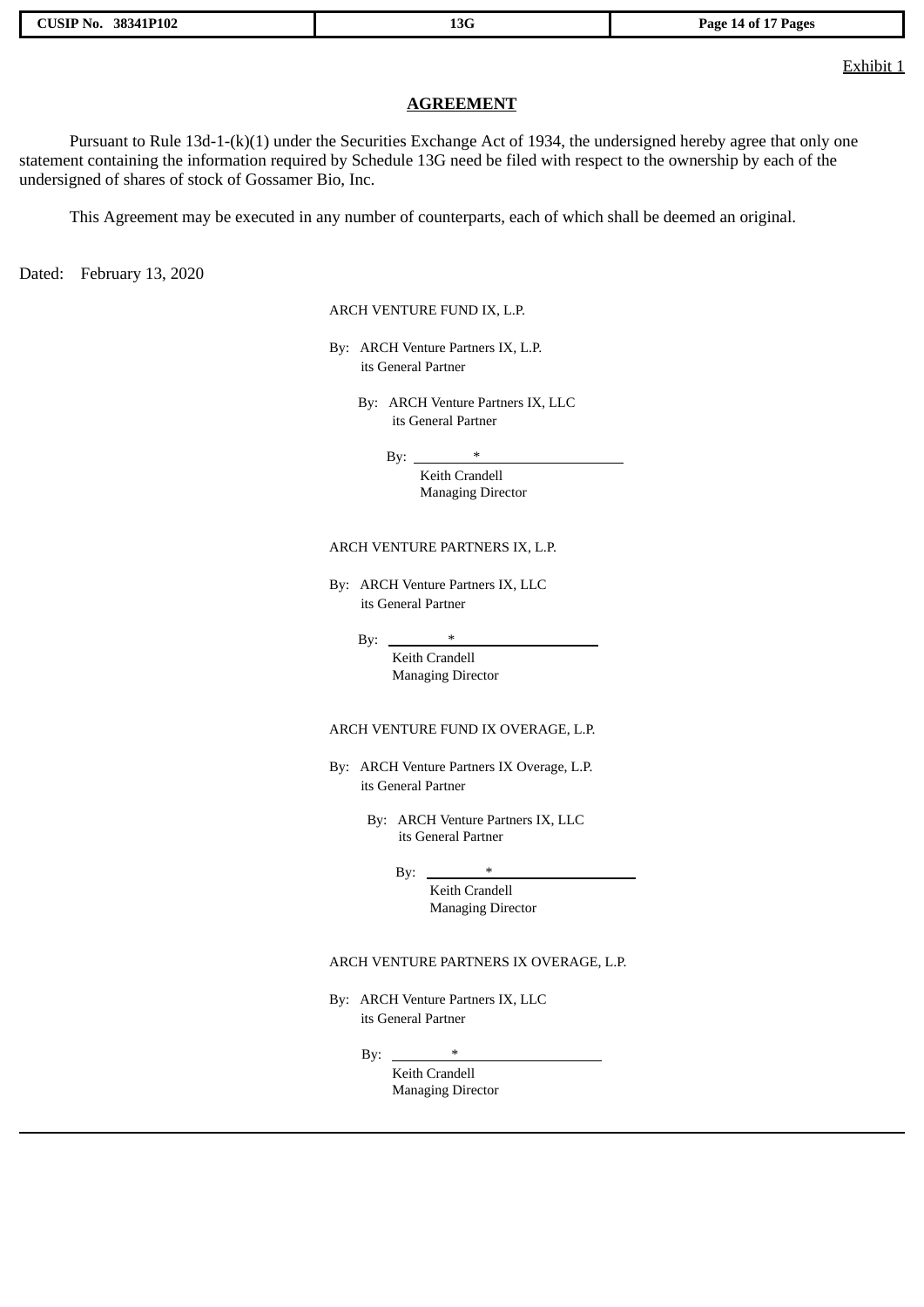| <b>IP102</b><br>$\sim$ $\sim$ $\sim$<br>NO.<br>.58.54<br>. | $\sim$<br>13G | Page<br>Pages<br>ึ ก1<br>.<br>. |
|------------------------------------------------------------|---------------|---------------------------------|
|                                                            |               |                                 |

### ARCH VENTURE PARTNERS IX, LLC

| By: | $\ast$                   |
|-----|--------------------------|
|     | Keith Crandell           |
|     | <b>Managing Director</b> |
|     |                          |
|     |                          |
|     | ∗                        |
|     | Keith Crandell           |
|     | $\ast$                   |
|     | Robert Nelsen            |
|     |                          |
|     | ∗                        |
|     | Clinton Bybee            |

\* By: /s/ Mark McDonnell Mark McDonnell as Attorney-in-Fact

\*This Agreement was executed by Mark McDonnell pursuant to Powers of Attorney attached hereto as Exhibit 2.0 and incorporated herein by reference.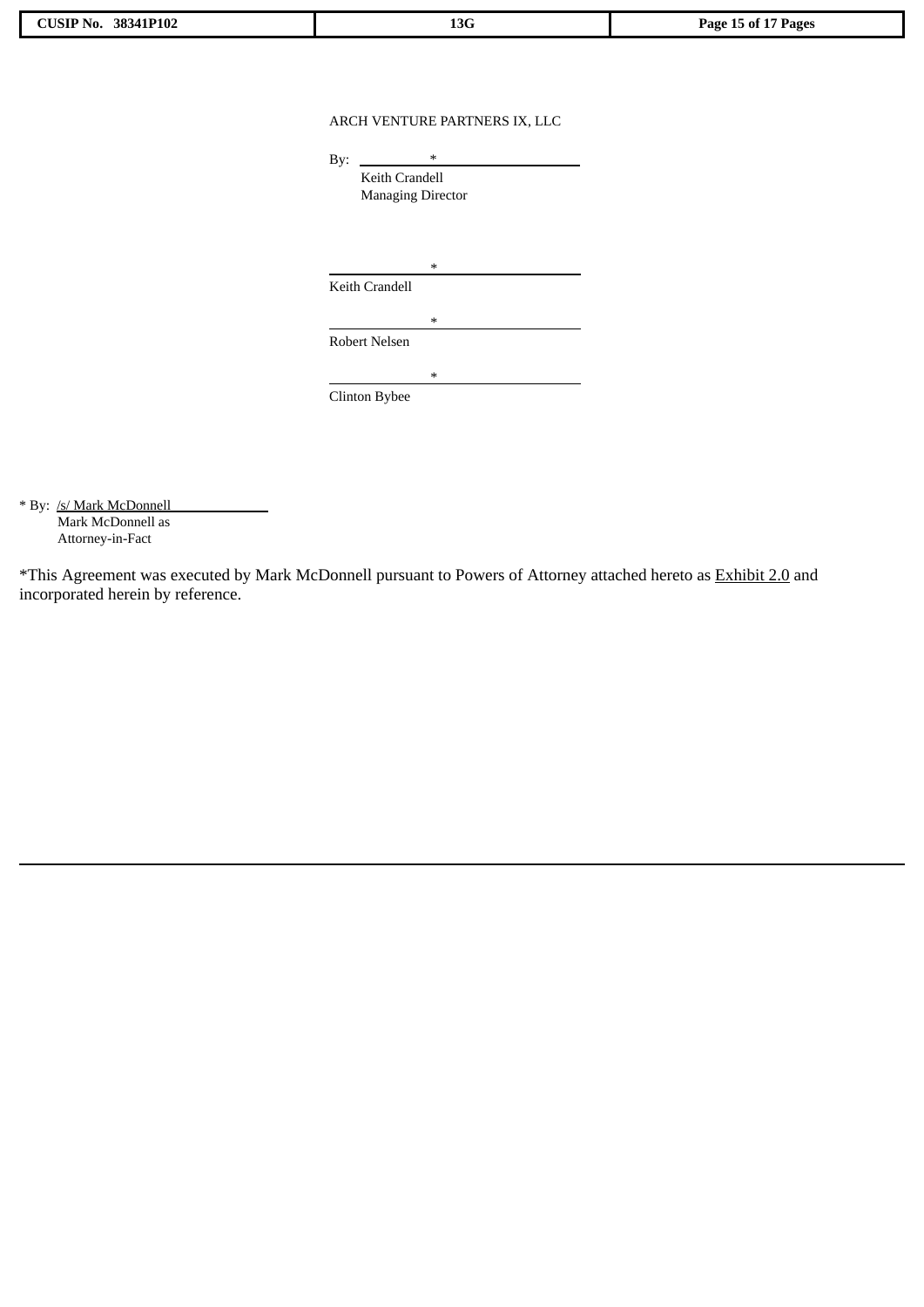Exhibit 2

### **POWERS OF ATTORNEY**

KNOW ALL MEN BY THESE PRESENTS, that each person whose signature appears below hereby constitutes and appoints Mark McDonnell his or its true and lawful attorney-in-fact, with full power of substitution, to sign any and all instruments, certificates and documents that may be necessary, desirable or appropriate to be executed on behalf of himself as an individual or in his capacity as a direct or indirect general partner, member, director, officer or manager of any partnership, corporation or limited liability company, pursuant to section 13 or 16 of the Securities Exchange Act of 1934, as amended (the "Exchange Act"), and any and all regulations promulgated thereunder, and to file the same, with all exhibits thereto, and any other documents in connection therewith, with the Securities and Exchange Commission, and with any other entity when and if such is mandated by the Exchange Act or by the Financial Industry Regulatory Authority, granting unto said attorney-in-fact full power and authority to do and perform each and every act and thing necessary, desirable or appropriate, fully to all intents and purposes as he might or could do in person, thereby ratifying and confirming all that said attorney-in-fact, or his substitutes, may lawfully do or cause to be done by virtue hereof. This Power of Attorney shall remain in full force and effect with respect to each undersigned person unless and until six months after such person is both no longer a Managing Director of ARCH Venture Partners and no longer serving on the board of directors of any portfolio company of any ARCH Venture Partners fund.

IN WITNESS WHEREOF, this Power of Attorney has been signed as of the 29th day of January, 2019.

### ARCH VENTURE FUND IX, L.P.

By: ARCH Venture Partners IX, L.P. its General Partner

> By: ARCH Venture Partners IX, LLC its General Partner

> > By: /s/ Keith Crandell Managing Director

### ARCH VENTURE PARTNERS IX, L.P.

By: ARCH Venture Partners IX, LLC its General Partner

> By: /s/ Keith Crandell Managing Director

### ARCH VENTURE FUND IX OVERAGE, L.P.

- By: ARCH Venture Partners IX Overage, L.P. its General Partner
	- By: ARCH Venture Partners IX, LLC its General Partner

By: /s/ Keith Crandell Managing Director